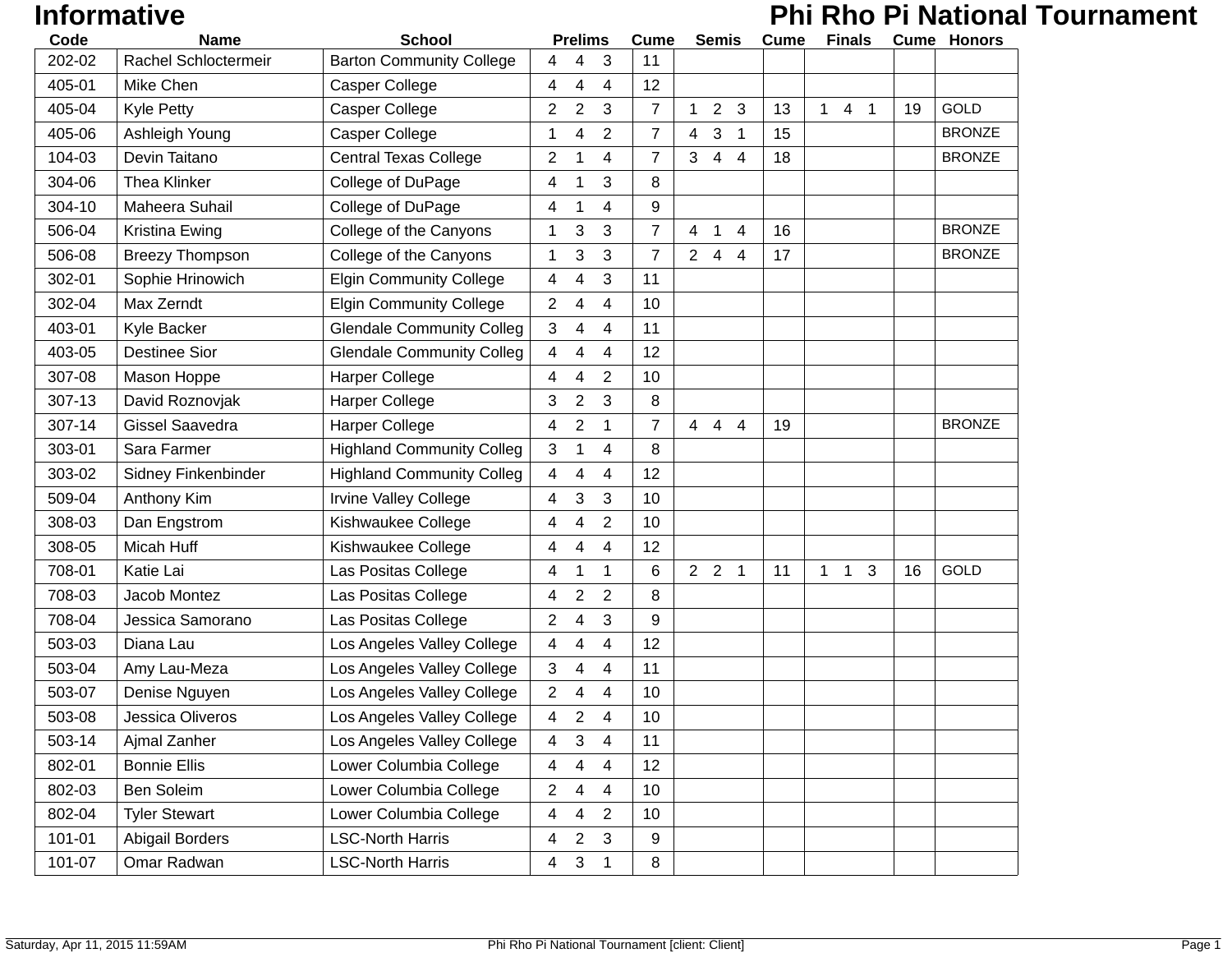## **Informative Phi Rho Pi National Tournament**

| Code   | <b>Name</b>           | <b>School</b>                     | <b>Prelims</b>                     | <b>Cume</b>    | <b>Semis</b>                                   | Cume | <b>Finals</b>                                    |    | <b>Cume Honors</b> |
|--------|-----------------------|-----------------------------------|------------------------------------|----------------|------------------------------------------------|------|--------------------------------------------------|----|--------------------|
| 309-07 | Liz Sullivan          | <b>McHenry County College</b>     | 3<br>4<br>4                        | 11             |                                                |      |                                                  |    |                    |
| 309-08 | Tom Vanichaciva       | <b>McHenry County College</b>     | 4<br>4<br>4                        | 12             |                                                |      |                                                  |    |                    |
| 706-03 | Caterina Grossi       | Modesto Junior College            | 4<br>4<br>4                        | 12             |                                                |      |                                                  |    |                    |
| 505-05 | Elizabeth Kim         | Moorpark College                  | 3<br>2<br>4                        | 9              |                                                |      |                                                  |    |                    |
| 505-09 | Alicia McCracken      | Moorpark College                  | 4<br>4<br>1                        | 9              |                                                |      |                                                  |    |                    |
| 515-04 | Amy Jajieh            | Mt. San Antonio College           | 4<br>4<br>1                        | 9              |                                                |      |                                                  |    |                    |
| 515-07 | Jasmine Paek          | Mt. San Antonio College           | 2<br>1<br>1                        | 4              | $\overline{2}$<br>4<br>4                       | 14   | $2 \quad 2 \quad 4$                              | 22 | <b>SILVER</b>      |
| 515-09 | <b>Isaac Ruiz</b>     | Mt. San Antonio College           | 1<br>3<br>1                        | 5              | 3<br>3<br>$\overline{4}$                       | 15   |                                                  |    | <b>BRONZE</b>      |
| 515-14 | Jacqueline Yu         | Mt. San Antonio College           | 3<br>4<br>3                        | 10             |                                                |      |                                                  |    |                    |
| 901-05 | Randy Perez           | <b>Nassau Community College</b>   | 4<br>3<br>4                        | 11             |                                                |      |                                                  |    |                    |
| 901-06 | Rocanne Regnier       | Nassau Community College          | 3<br>2<br>4                        | 9              |                                                |      |                                                  |    |                    |
| 707-03 | Manveer Singh         | Ohlone College                    | $\overline{2}$<br>4<br>4           | 10             |                                                |      |                                                  |    |                    |
| 512-01 | Miko Batino           | <b>Orange Coast College</b>       | 3<br>4<br>4                        | 11             |                                                |      |                                                  |    |                    |
| 512-08 | <b>Alex Malinis</b>   | Orange Coast College              | 3<br>2<br>2                        | 7              | $\overline{2}$<br>$\mathbf{1}$<br>$\mathbf{1}$ | 11   | $\mathbf{3}$<br>$\overline{2}$<br>$\overline{2}$ | 18 | <b>GOLD</b>        |
| 512-09 | <b>Andrew Malinis</b> | <b>Orange Coast College</b>       | $\overline{\mathbf{c}}$<br>2<br>1  | 5              | $\overline{4}$<br>$\mathbf 1$<br>4             | 14   | 4<br>4<br>4                                      | 26 | <b>SILVER</b>      |
| 512-10 | Dorri Mang            | Orange Coast College              | 3<br>4<br>1                        | 8              |                                                |      |                                                  |    |                    |
| 507-10 | Alexandra Rothman     | Palomar College                   | 2<br>4<br>4                        | 10             |                                                |      |                                                  |    |                    |
| 502-02 | Alicia Batice         | Pasadena City College             | 1<br>3<br>2                        | 6              | $2^{\circ}$<br>$\mathbf{3}$<br>$\overline{1}$  | 12   | 2<br>3<br>$\overline{4}$                         | 21 | GOLD               |
| 502-06 | Shannon Yong          | Pasadena City College             | 3<br>1<br>4                        | 8              |                                                |      |                                                  |    |                    |
| 311-02 | Kelly Crescenzo       | Prairie State College             | 4<br>4<br>1                        | 9              |                                                |      |                                                  |    |                    |
| 311-03 | Colin Gallagher       | Prairie State College             | 4<br>4<br>4                        | 12             |                                                |      |                                                  |    |                    |
| 311-05 | <b>Patrick Sheard</b> | Prairie State College             | 2<br>1<br>1                        | 4              | 3<br>4<br>4                                    | 15   |                                                  |    | <b>BRONZE</b>      |
| 508-01 | Ken Carandang         | Saddleback College                | 2<br>4<br>1                        | 7              | 44<br>$\overline{4}$                           | 19   |                                                  |    | <b>BRONZE</b>      |
| 508-04 | Marlene Khamis        | Saddleback College                | 4<br>2<br>4                        | 10             |                                                |      |                                                  |    |                    |
| 508-10 | Katie Rochefort       | Saddleback College                | 4<br>1<br>4                        | 9              |                                                |      |                                                  |    |                    |
| 508-12 | Alex Sherwood         | Saddleback College                | 2<br>1<br>4                        | 7              | $\overline{2}$<br>3<br>$\overline{4}$          | 16   |                                                  |    | <b>BRONZE</b>      |
| 106-01 | <b>Brian Gonzales</b> | San Antonio College               | 4<br>4<br>4                        | 12             |                                                |      |                                                  |    |                    |
| 106-03 | Anzlie Lowak          | San Antonio College               | 3<br>3<br>1                        | 7              | 2<br>3<br>4                                    | 16   |                                                  |    | <b>BRONZE</b>      |
| 702-02 | Remington Green       | <b>Solano Community College</b>   | 3<br>$\overline{2}$<br>$\mathbf 1$ | 6              | $\overline{4}$<br>$\mathbf 1$<br>$\mathbf 1$   | 12   | $4$ $4$ $2$                                      | 22 | <b>SILVER</b>      |
| 702-04 | Daphne Kuta           | <b>Solano Community College</b>   | 3<br>1<br>1                        | 5              | $\overline{4}$<br>$\overline{4}$<br>3          | 16   |                                                  |    | <b>BRONZE</b>      |
| 702-05 | Lucy Murillo          | <b>Solano Community College</b>   | 4<br>4<br>1                        | 9              |                                                |      |                                                  |    |                    |
| 702-06 | <b>Destiney Smith</b> | <b>Solano Community College</b>   | 4<br>4<br>4                        | 12             |                                                |      |                                                  |    |                    |
| 305-01 | <b>Kelsey Bartok</b>  | Southeastern Illinois College     | $\overline{c}$<br>4<br>1           | $\overline{7}$ | $3 \quad 2 \quad 2$                            | 14   | 4<br>$\mathbf{1}$<br>3                           | 22 | <b>SILVER</b>      |
| 903-04 | Nicholas Krauss       | <b>Suffolk County Community (</b> | 3<br>$\overline{4}$<br>1           | 8              |                                                |      |                                                  |    |                    |